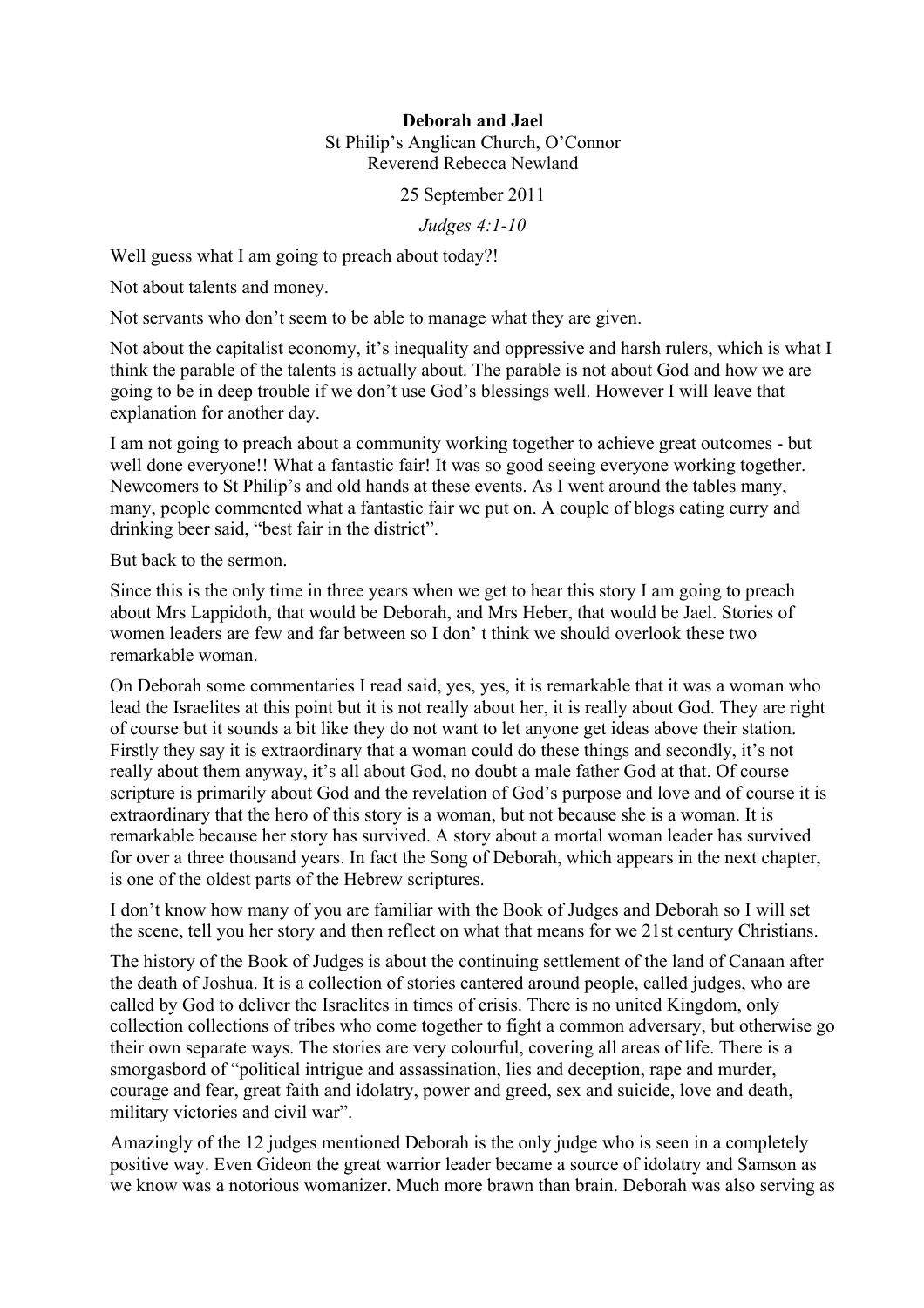a judicial officer, a person who settled disputes and guided those who came to her for advice, before she was called to serve in a military capacity. All the other judges were military leaders who arise out of "nowhere" to lead the people to victory. So this person is truly remarkable.

So what type of leader is Deborah? Well she is very gifted with the power of insight. She is extraordinarily brave. She is wise. She listens to God and is faithful to God's call. We hear that she sits under a palm tree between the towns of Ramah and Bethel and the people would come to her for help and decisions. I like to think of her, sitting in that shady spot, praying, contemplating, being open to God's word and wisely guiding and helping. We pick up her story when she summons Barak, one of the military commanders, and gives him the message she has from God.

At this time a foreign King—King Jabin of Canaan—was oppressing the Israelites people. In fact this round of oppression had been going on for 20 years. King Jabin had an army commander, Sisera, who was fearsome enough to inspire terror in the heart of the bravest person. According to Jewish Midrash, traditional teaching on the Hebrew scriptures, he was a giant of a man. It is said that he could freeze a lion in its tracks just by screaming at it and he could destroy the walls of an enemy's city with a shout. And again according to Jewish Midrash, Deborah was the only person who could withstand his voice. He had 900 iron chariots and the Israelites had none. And it is said that it took 900 fire-breathing horses to pull those chariots.

Deborah called Barak to her palm tree and told him in words he could not ignore.

Here is an edited version of their conversation:

Barak: (to Deborah) I understand you want a word with me.

Deb: Yes that's right. . The Lord God of Israel has given you this command. He says you are to take ten thousand men and go to mount Tabor where you will fight Jabin's great army.

Barak: You've got to be joking! Do you know what that army is like? They have got iron chariots and they have got a really good commander-you know—what's his name?

Deb: Sisera. Yes I know all that but God has said you'll win.

Barak: Look- I'll go if you'll go.

Deb: Don't be silly.

Barak: No if you don't go I won't go.

Deb: All right I'll go. But you're going to look pretty silly I don't mind telling you when the commander of the army, Sisera, gets handed over to a woman.

When we read the story we think she is talking about herself but in fact the person who ends up killing Sisera is another woman called Jael. After he looses the battle with the forces of Barak and Deborah, Sisera runs away. He seeks shelter at the tent of Jael who he thinks is on his side but she kills him by driving a tent peg through his skull.

In this tale it is these two women who are the focus of the story. One was a judge who commanded an army and the other was a resourceful nomad who felled a giant. Both women are celebrated in Jewish history and midrash. After the defeat of Sisera we find the repetitive refrain that tells us that the land had rest for forty years.

Reading the Book of Judges is not for the faint hearted. I don't think it is a book you should look at to get the definitive answer on what God is like. You cannot do that with any of the books of the bible. God cannot be contained in one story, one era, one theology. That's why we have 66 books instead of one. And all books must be read through the lens of Jesus Christ, Son of God, who lived and taught compassion, mercy, forgiveness and non-violence.